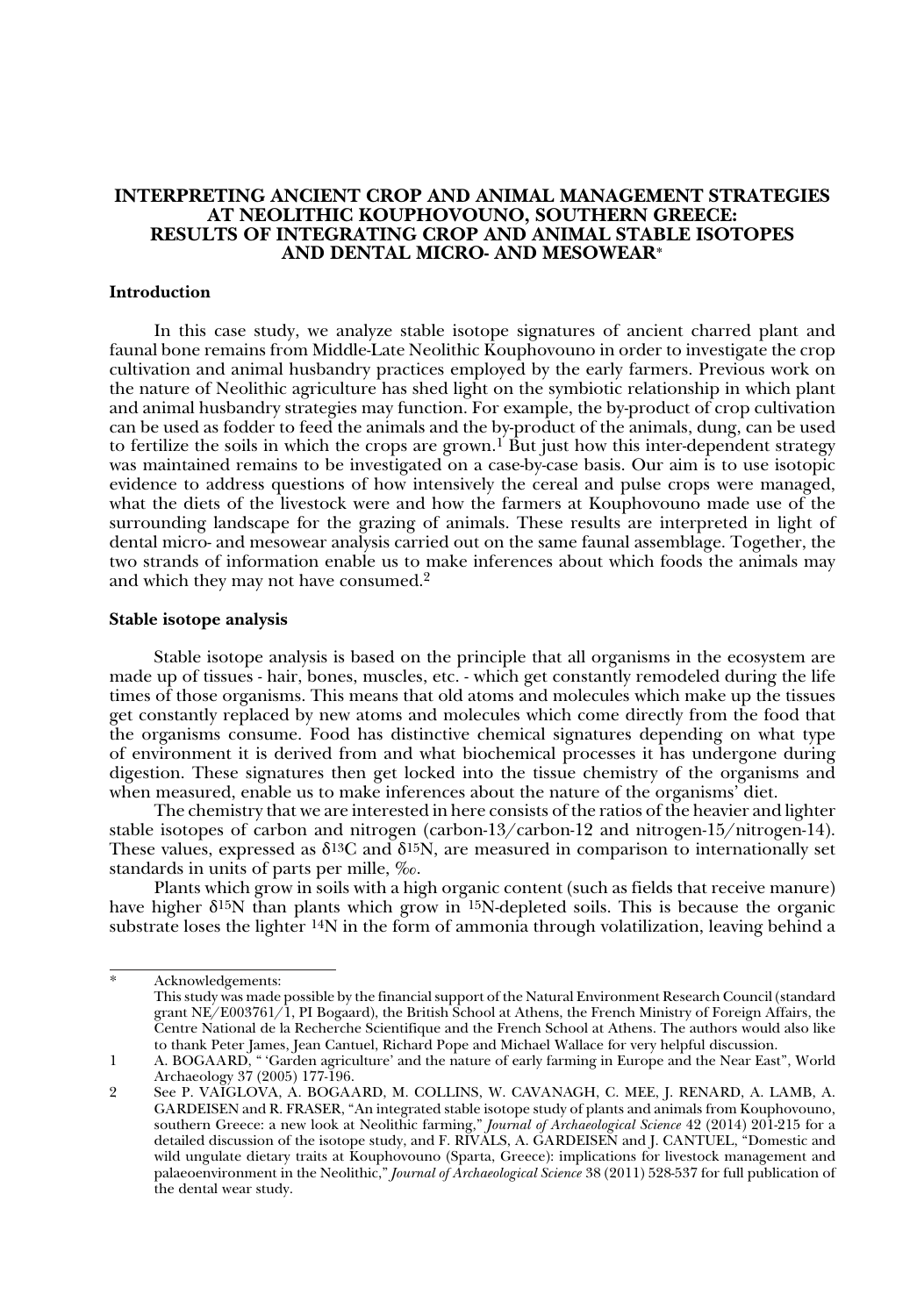## 288 Petra VAIGLOVA *et alii*

higher concentration of the heavier <sup>15</sup>N.<sup>3</sup> Crops cultivated in wetter soils have more negative  $\delta^{13}$ C values than crops grown in more arid conditions due to the differing degrees to which the lighter 12C is replenished during photosynthesis.4 Animal tissues reflect the isotopic composition of their dietary N plus an enrichment factor. The value of this factor is continually debated but generally accepted to be around 3-5‰.5 In this way, the higher on the food chain that an animal is situated, the higher its  $\delta^{15}$ N relative to organisms below it.<sup>6</sup>

## **Dental wear analysis**

Tooth mesowear analysis, first introduced by Fortelius and Solounias7, is a method of categorizing the gross dental wear of ungulate molars by evaluating the relief and sharpness of cusp apices in ways that are correlated with the relative amounts of attritive and abrasive dental wear. Mesowear is scored macroscopically from the buccal side of upper molars, preferably the paracone of M2.8 Among taxa with the appropriate masticatory apparatus, a diet with low levels of abrasion maintains sharpened apices on the buccal cusps as the tooth wears. In contrast, high levels of abrasion, associated with a diet of siliceous grass and/or a high rate of soil or dust particle ingestion, results in more rounded and blunted buccal cusp apices. Cusp sharpness is sensitive to ontogenetic age among young individuals and among dentally senescent individuals. However, for intermediate age groups, which typically include the majority of individuals in a fossil collection, mesowear was found to be less sensitive to age and more strongly related to diet.<sup>9</sup> Tooth microwear analysis corresponds to the observation of microscopic scars left by food items on the surfaces of the teeth.

<sup>3</sup> R.A. FRASER, A. BOGAARD, T. HEATON, M. CHARLES, G. JONES, B.T. CHRISTENSEN, P. HALSTEAD, I. MERBACH, P.R. POULTON, D. PPARKES and A.K. STYRING, "Manuring and stable nitrogen isotope ratios in cereals and pulses: towards a new archaeobotanical approach to the inference of land use and dietary practices," *Journal of Archaeological Science* 38 (2011) 2790-2804; A. BOGAARD, T.H.E. HEATON, P. POULTON and I. MERBACH, "The impact of manuring on nitrogen isotope ratios in cereals: archaeological implications for reconstruction of diet and crop management practices," *Journal of Archaeological Science* 34  $(2007)$  335-343.

<sup>4</sup> G.D. FARQUHAR, M.H. O'LEARY and J.A. BERRY, "On the Relationship between Carbon Isotope Discrimination and the Intercellular Carbon Dioxide Concentration in Leaves," *Australian Journal of Plant Physiology* 9 (1982) 121-137; G.D. FARQUHAR, J.R. EHLERINGER and K.T. HUBICK, "Carbon Isotope Discrimination and Photosynthesis," *Annual Review of Plant Physiology and Molecular Biology* 40 (1989) 503- 537; M. WALLACE, G. JONES, M. CHARLES, R. FRASER, P. HALSTEAD, T. HEATON and A. BOGAARD, "Stable carbon isotope analysis as a direct means of inferring crop water status," *World Archaeology* 45.3 (2013) 388-409.

<sup>5</sup> S.H. AMBROSE, "Controlled diet and climate experiments on nitrogen isotope ratios of rats," in S.H. AMBROSE and A.M. KATZENBERG (eds), *Biogeochemical Approaches to Paleodietary Analysis* (2000) 243-259; R.E.M. HEDGES and L. M. REYNARD, "Nitrogen isotopes and the trophic level of humans in archaeology," *Journal of Archaeological Science* 34 (2007) 1240-1251; D.G. DRUCKER. and H. BOCHERENS, "Carbon and nitrogen stable isotopes as tracers of change in diet breadth during Middle and Upper Palaeolithic in Europe," *International Journal of Osteoarchaeology* 14.3-4 (2004) 162-177.

<sup>6</sup> For a more comprehensive review of the technique refer to J.A. LEE-THORP, "On Isotopes and old bones," *Archaeometry* 50 (2008) 925-950, H.P. SCHWARCZ and M.J. SCHOENINGER, "Stable isotope analyses in human nutritional ecology," *Yearbook of Physical Anthropology* 34 (1991) 283-321, T.C. O'CONNELL and R.E.M. HEDGES, "Investigations Into the Effect of Diet on Modern Human Hair Isotopic Values," *American Journal of Physical Anthropology* 108 (1999) 409-425 and M.J. SCHOENINGER and K. MOORE, "Stable bone isotope studies in archaeology," *Journal of World Prehistory* 6 (1992) 247-296.

<sup>7</sup> M. FORTELIUS AND N. SOLOUNIAS, "Functional characterization of ungulate molars using the abrasionattrition wear gradient: a new method for reconstructing paleodiets," *American Museum Novitates* 3301 (2000) 1-36.

<sup>8</sup> *Supra* n. 7.

<sup>9</sup> F. RIVALS, M.C. MIHLBACHLER and N. SOLOUNIAS, "Effect of ontogenetic-age distribution in fossil samples on the interpretation of ungulate paleodiets using the mesowear method," *Journal of Vertebrate Paleontology* 27 (2007) 763-767.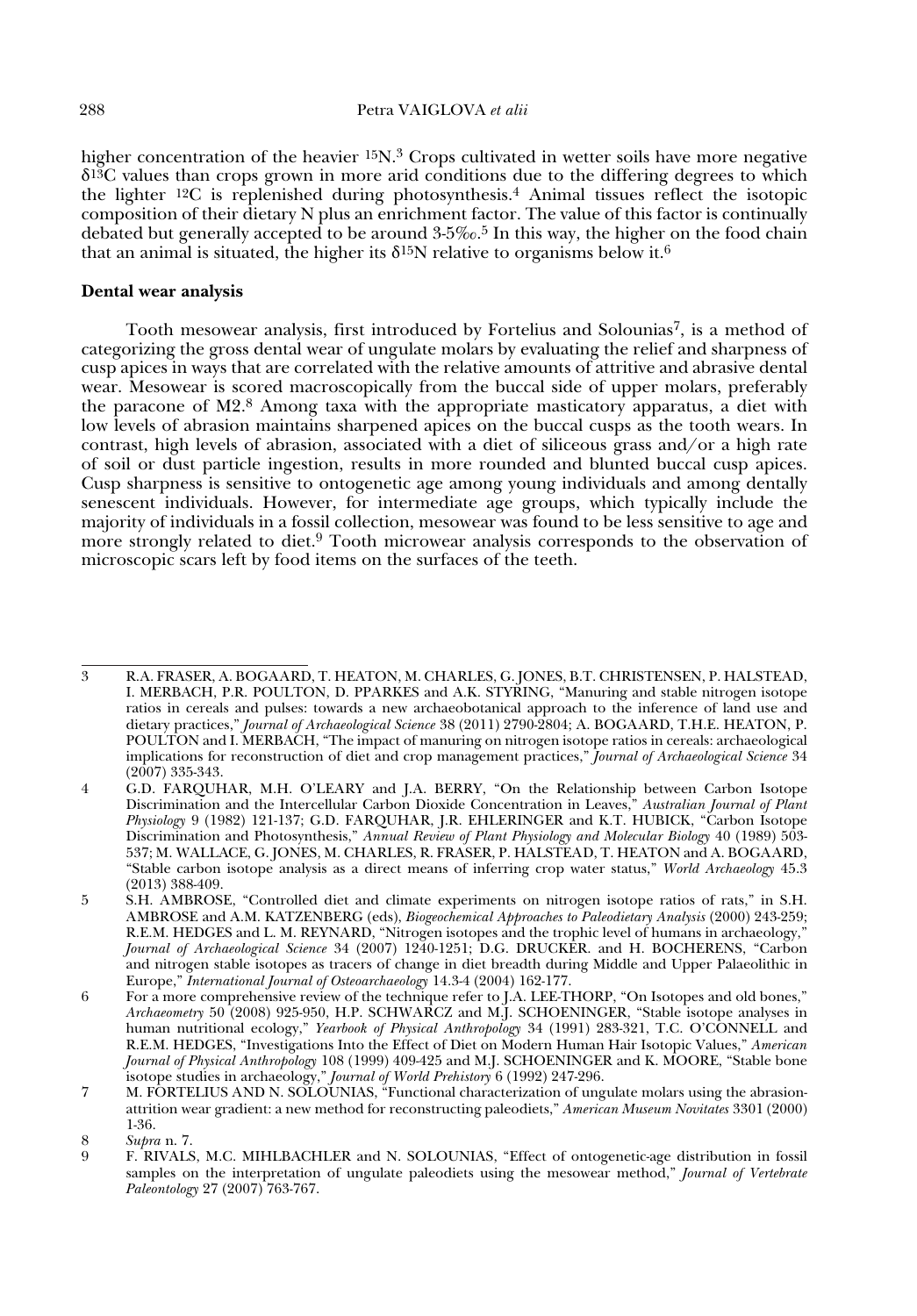### **Study site**

Kouphovouno is located in the Laconia region of the Peloponnesian peninsula in southern Greece, 3km southwest of Sparta (see Pl. LXXXIa). The time-period of our interest is the Middle Neolithic (c. 5950 - 5450 cal BC) to Late Neolithic (c. 5450 - 4500 cal BC) (following the chronology of southern Greece). Many of the samples chosen for this analysis were AMS radiocarbon dated and place the group of samples into a narrower window between 5800 - 5000 cal BC.10 The onset of the Late Neolithic brought changes that are reflected in the nature of the architectural features and material remains. The extent of the site remained the same, i.e. the village did not seem to have changed in size, but the structures became more ephemeral, the pottery assemblage became less homogenous (now consisting of coarse ware sherds and more numerous storage vessels) and archaeozoological and archaeobotanical remains became sparser (this is not a result of the excavation/sampling strategy). Given these changes, it is our aim to consider potential chronological shifts in agricultural management strategies. Unfortunately, the Late Neolithic is not very well represented in the present dataset. Out of all the animals and crops analyzed, the only species where chronological comparisons can be made are the sheep and goats.<sup>11</sup>

A key characteristic of the environment surrounding Kouphovouno is that it was well drained.12 The river Eurotas was located just 2.5km east of the site, and a stream originating in the westerly alluvial fans borders the northern edge of the tell. Agricultural fields may have been established either in floodplain surrounding the site, on the alluvial fans lying 300m to the west of the site or on (unoccupied) parts of the tell site itself.13 Livestock may have been allowed to graze in the floodplain, in the hills rising up above the basin to the southeast or on the nearby Taygetos mountain range.

#### **Materials and methods**

In this study, we analyzed 12 samples of free-threshing wheat grain (*Tricitum aestivum* L./*Triticum durum* Desf.), 7 samples of hulled barley grain (*Hordeum vulgare* L.), 7 samples of common pea (*Pisum sativum* L.), and 1 sample of lentil (*Lens culinaris* Medik.). There was enough lentil sample to get only one carbon measurement and no nitrogen measurement. Animals of both the wild and domestic variety were targeted and include 16 samples of domestic cattle (*Bos taurus* L.), 7 samples of dog (*Canis lupus familiaris* L.), 14 samples of domestic sheep (*Ovis aries* L.), 7 samples of domestic goat (*Capra hircus* L.), 25 samples of domestic pig (*Sus scrofa domesticus* E.), 2 samples of wild boar (*Sus scrofa scrofa* L.), 2 samples of hare (*Lepus europaeus* P.), 1 sample of bear (*Ursus arctos* L.) and 1 sample of wild goat (*Capra aegagrus* E./*Capra ibex* L.). The samples were obtained from areas B, C, G, and H. Sheep and goat bones were differentiated using ZooMS analysis by Matthew Collins at the University of York.14 To correct for the c.+1‰ "charring effect" observed in experimental studies,<sup>15</sup> 1‰ was subtracted from all  $δ<sup>15</sup>N$  plant measurements.

<sup>10</sup> C. MEE, W. CAVANAGH and J. RENARD, "The Middle-Late Neolithic transition at Kouphovouno" (Paper submitted to the *BSA*).

<sup>11</sup> See W. CAVANAGH, C. MEE and J. RENARD, "'Sparta before Sparta': Report on the Intensive Survey at Kouphovouno 1999-2000," *BSA* 99 (2004) 49-128, W. CAVANAGH, C. MEE and J. RENARD, "Excavations at Kouphovouno, Laconia: Results from the 2001 and 2002 Seasons," *BSA* 102 (2007) 11-101, and a forthcoming monograph for results of the excavation and survey undertaken between 1999 and 2006.

<sup>12</sup> E. FOUACHE, C. COSANDEY, J. RENARD, M. RIBIÈRE and L. CEZ, "Contexte géomorphologique du bassin de Sparte et ressources en eau du site néolithique de Kouphovouno (Péloponnèse, Grèce)," *BCH* 131 (2007) 805-19; P. JAMES and X. KOUSOULAKOU in CAVANAGH 2004 (*supra* n. 11).

<sup>13</sup> Peter James, pers. comm.<br>14 For a description of the

<sup>14</sup> For a description of the technique refer to M. BUCKLEY, S. WHITCHER KANSA, S. HOWARD, S. CAMPBELL, J. THOMAS-OATES and M. COLLINS, "Distinguishing between archaeological sheep and goat bones using a single collagen peptide," *Journal of Archaeological Science* 37 (2010) 13-20.

<sup>15</sup> R.A. FRASER, A. BOGAARD, M. CHARLES, A.K. STYRING, M. WALLACE, G. JONES, P. DITCHFIELD and T.H.E. HEATON, "Assessing natural variation and the effects of charring, burial and pre-treatment on the stable carbon and nitrogen isotope values of archaeobotanical cereals and pulses," *Journal of Archaeological Science* 30 (2013) 1-13.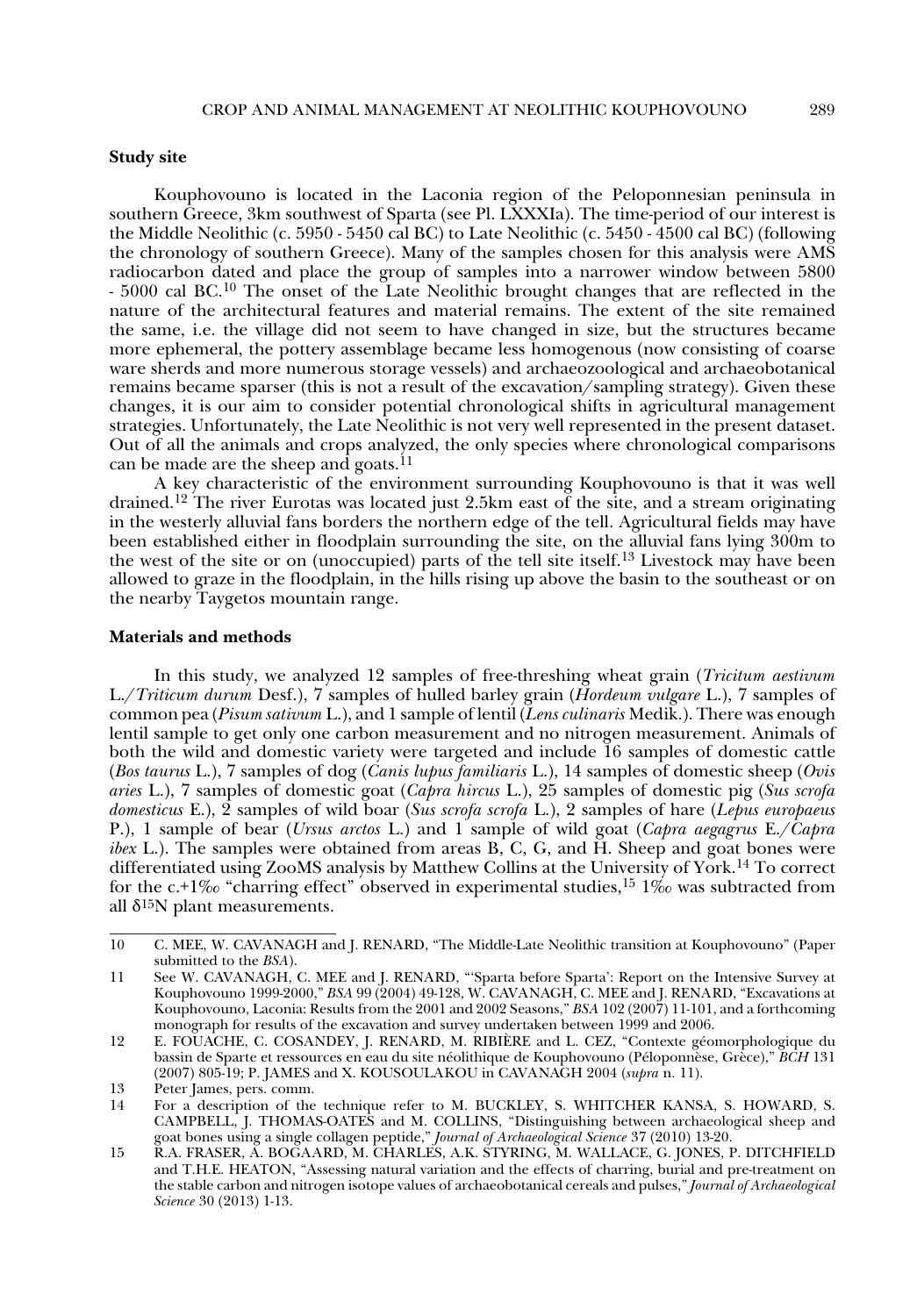290 Petra VAIGLOVA *et alii*

Collagen was extracted from the animal bones using a modified Longin protocol.16 Plant measurements were taken on bulk samples of homogenized grain and seeds (containing between 3 and 25 items of grain/seed fragments), which underwent acid-base-acid washing pretreatment.<sup>17</sup> Measurement of the  $\delta^{13}C$  and  $\delta^{15}N$  of all the samples was performed using a mass spectrometer at the NERC Isotope Geosciences Laboratory at the British Geological Survey.18

Microwear features of dental enamel were examined following the protocol developed by Solounias and Semprebon<sup>19</sup> and Semprebon *et al.*<sup>20</sup> Microwear scars (i.e., elongated scratches and rounded pits) were quantified on a taphonomically unaltered enamel region on the enamel of the molars. Scratch and pit densities obtained on the archaeological samples were compared to a database constructed from extant ungulate taxa.<sup>21</sup> Using this information, it was possible to discriminate between the dietary categories of browser (i.e., eating woody and non-woody dicotyledonous plants) versus grazer (i.e., eating grass) using average scratch and pit densities.

## **Results**

The plant and animal isotope results are plotted in Pl. LXXXIb. All the plants have lower  $\delta^{13}$ C compared to the animals, which can be explained by carbon enrichment between diet (i.e. plant foods) and whole body isotope composition of the consumers.22 The plants cluster more tightly by species and there is almost no overlap between the plant species, except for two barley samples which lie in the pea region. The free-threshing wheat samples have considerably higher δ15N than the barley samples. The peas show a noticeable enrichment over their source of nitrogen  $- AIR$ , which is defined as 0‰. The faunal results do not separate out by species as distinctly as the plant results, but there are still statistically significant differences between some of the faunal species clusters. The dog and pig values are more enriched over the rest of the animals in terms of their  $\delta^{15}N$ , which reflects their more omnivorous dietary adaptation. The diets of the sheep and goats vary isotopically, and this difference shifts between the Middle and Late Neolithic (see Pl. LXXXIV discussed later).

In this paper, we focus on four trends in the stable isotope results: 1) the distinct  $\delta^{15}N$ signatures of the free-threshing wheat and the barley, 2) the elevated  $\delta^{15}$ N of the peas, 3) the projected values of the crop chaff and 4) diachronic changes in the sheep and goat diets.

#### **Cereals and their growing conditions**

Pl. LXXXIb shows that there is a c.  $3\%$  difference between the average  $\delta^{15}N$  of the two cereals (mean free-threshing wheat  $\delta^{15}N = 5.9 \pm 0.7\%$ ); mean hulled barley  $\delta^{15}N = 2.7 \pm 1.2\%$ ). This indicates that the wheat was grown in soils that were markedly more enriched in 15N than the soils in which the barley grew. There are several possible reasons for this contrast. 15N-enrichment in soils can be caused by climatic factors such as aridity, soil salinity and seaspray effect, $23$  but these factors are likely to have affected the landscape around Kouphovouno

<sup>16</sup> M.P. RICHARDS and R.E.M. HEDGES, "Stable Isotope Evidence for Similarities in the Types of Marine Foods Used by Late Mesolithic Humans at Sites Along the Atlantic Coast of Europe," *Journal of Archaeological Science* 26 (1999) 717-722.

<sup>17</sup> FRASER *et al*. (*supra* n. 3).

<sup>18</sup> For a more complete description of the techniques, information about the lab protocols used and measures used to assess the reliability of the data, please refer to VAIGLOVA *et al*. (*supra* n. 2).

<sup>19</sup> N. SOLOUNIAS and G. SEMPREBON, "Advances in the reconstruction of ungulate ecomorphology with application to early fossil equids," *American Museum Novitates* 3366 (2002) 1-49.

<sup>20</sup> G.M. SEMPREBON, L.R. GODFREY, N. SOLOUNIAS, M.R., SUTHERLAND and W.L. JUNGERS, "Can low-magnification stereomicroscopy reveal diet?" *Journal of Human Evolution* 47 (2004) 115-144.

<sup>21</sup> SOLOUNIAS and SEMPREBON (*supra* n. 19).<br>22 M.J. DENIRO and S. EPSTEIN, "Influence of

<sup>22</sup> M.J. DENIRO and S. EPSTEIN, "Influence of diet on the distribution of carbon isotopes in animals," *Geochimica et Cosmochimica* 42 (1978) 495-506.

<sup>23</sup> T.H.E. HEATON, "The 15N/14N ratios of plants in South Africa and Namibia: relationship to climate and coastal/saline environments," *Oecologia* 74 (1987) 236-246; M.S. LOPES and J. L. ARAUS, "Nitrogen source and water regime effects on durum wheat photosynthesis and stable carbon and nitrogen isotope composition," *Physiologia Plantarum* 126 (2006) 435-445; S.H. AMBROSE, "Effects of Diet, Climate and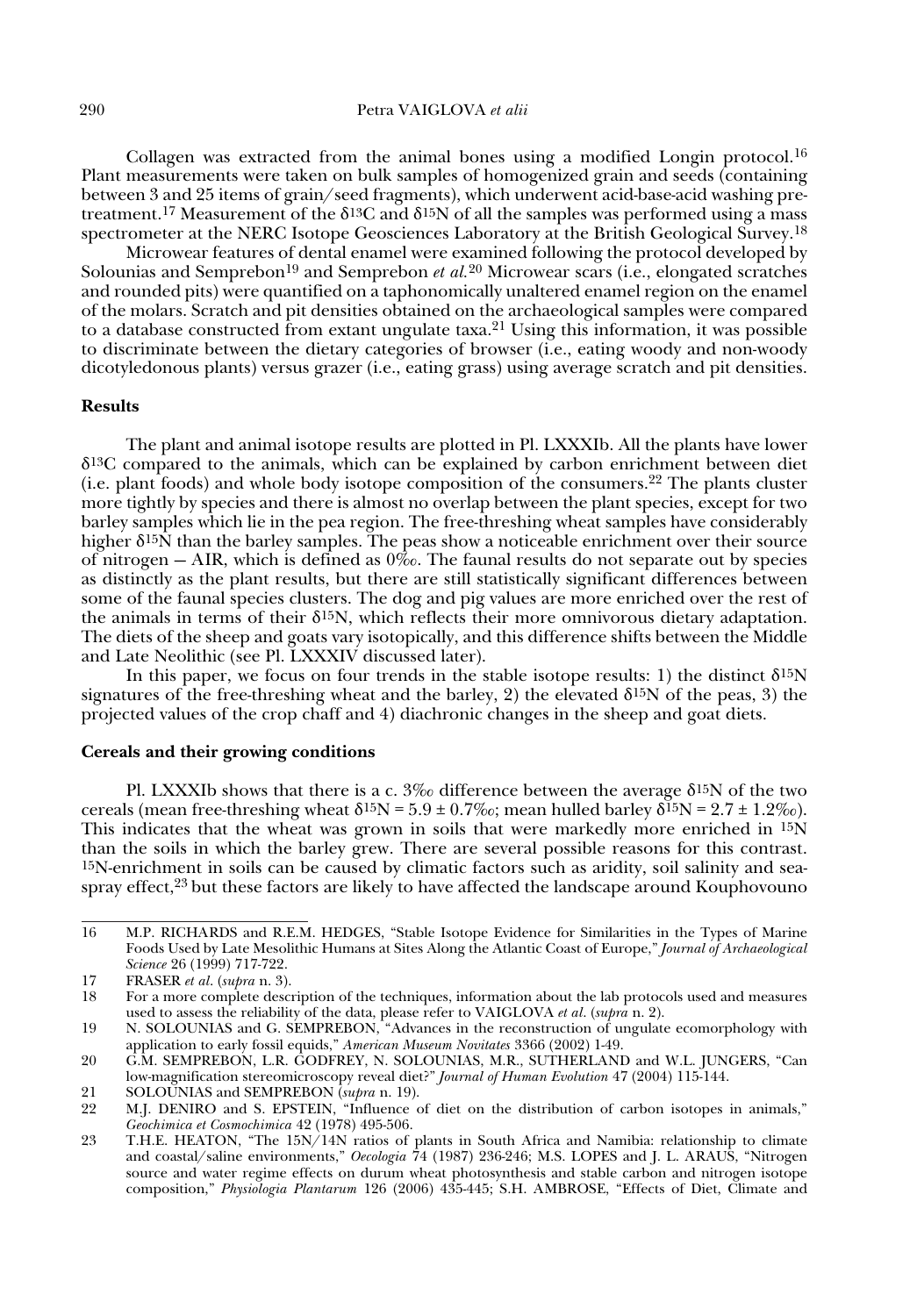because the surrounding soils were well-drained and the site was not situated next to the coast.<sup>24</sup> Anthropogenic causes of soil enrichment involve the addition of organic substances to the soil, in the form of farmyard manure and/or midden material.25 In experimental studies on the effects of manuring on crop stable isotope ratios, wheats and barleys which were intensively manured had values of around 6‰ or higher, while crops which were manured at lower rates (representing either long-term cultivation with low-level manuring, residual effects after a period of intensive manuring or early years of a new intensive cultivation regime) had values between c. 2.5-6‰; crops grown over a long period of time without manuring had values below 2.5‰.26 Comparatively, the measurements of Neolithic Kouphovouno cereals ranged from intensively manured to unmanured, with free-threshing wheat exhibiting a distinctly higher manuring signature than hulled barley. This suggests that the Kouphovouno farmers: 1) made a distinction between the two different cereals and did not grow them in one field as maslin (mixed crops) like modern farmers do on the island of Amorgos, for example,  $27$  and 2) they treated the two cereals at different levels of intensity and did not grow them in rotation on the same piece of land.

#### **Pulses and their growing conditions**

The findings show that peas were also being manured intensively. Peas are nitrogen fixers — types of plants that take most of their N straight from the atmosphere,<sup>28</sup> and thus have  $\delta^{15}N$ close to 0‰, which is the value of AIR. Based on experimental findings, Fraser *et al*. 29 argue that small amounts of manure cause  $\delta^{15}N$  enrichment in pulses which is almost indistinguishable from measurement error, and that when we do see noticeable enrichment, it is likely a result of intensive manuring. Pl. LXXXIb shows that the peas cultivated in Kouphovouno show such a noticeable enrichment over AIR (mean  $\delta^{15}N = 1.3 \pm 0.3\%$ ). A similar example of a smallscale farming situation where pulses are significantly enriched in  $\delta^{15}N$  is the modern farming collection in Evvia, Greece.30

#### **Crop water status**

One of the phenomena that isotopes can help us understand is the watering status of crops. To do this,  $\delta^{13}$ C values have to be converted into  $\Delta^{13}$ C values; the conversion accounts for the changes in  $\delta^{13}C$  of atmospheric  $CO_2$  through time and thus allows us to compare carbon isotopic values across time.31

Physiology on Nitrogen Isotope Abundances in Terrestrial Foodwebs," *Journal of Archaeological Science* 18 (1991) 293-317; R.A. VIRGINIA and C.C. DELWICHE, "Natural 15N Abundance of Presumed N2-Fixing and Non-N2-Fixing Plants from Selected Ecosystems," *Oecologia* 54 (1982) 317-325.

<sup>24</sup> FOUACHE *et al.* (*supra* n. 12).<br>25 BOGAARD *et al.* (*supra* n. 3):

<sup>25</sup> BOGAARD *et al*. (*supra* n. 3); FRASER *et al.* (*supra* n. 3); R. BOL, N.J. OSTLE, J.J. PETZKE, C. CHENU and J. BALESDENT, "Amino acid 15N in long-term bare fallow soils: influence of annual N fertilizer and manure applications," European Journal of Soil Science 59.4 (2008) 617-625; E.B.A. GUTTMAN, "Midden cultivation in prehistoric Britain: arable crops in gardens," *World Archaeology* 37 (2005) 224-239.

<sup>26</sup> FRASER *et al.* (*supra* n. 3).<br>27 G. JONES and P. HALSTE

<sup>27</sup> G. JONES and P. HALSTEAD, "Maslins, Mixtures and Monocrops: on the Interpretation of Archaeobotanical Crop Samples of Heterogeneous Composition," *Journal of Archaeological Science* 22 (1995) 103-114.

<sup>28</sup> P. HÖGBERG, "Nitrogen-Fixation and Nutrient Relations in Savanna Woodland Trees (Tanzania)," *Journal of Applied Ecology* 23 (1986) 675-688; C.C. DELWICHE, P.J. ZINKE, C.M. JOHNSON and R.A. VIRGINIA, "Nitrogen isotope distribution as a presumptive indicator of nitrogen fixation," *Botanical Gazette* S140 (1979) 65-69.

<sup>29</sup> FRASER *et al.* (*supra* n. 3).

<sup>30</sup> FRASER *et al.* (*supra* n. 3).

M. WALLACE, G. JONES, M. CHARLES, R. FRASER, P. HALSTEAD, T. HEATON and A. BOGAARD, "Stable carbon isotope analysis as a direct means of inferring crop water status," *World Archaeology* 45.3 (2013) 388-409; FARQUHAR *et al*. 1982 (*supra* n. 4); FARQUHAR *et al*. 1989 (*supra* n. 4). Refer to VAIGLOVA *et al*. (*supra* n. 2) for how this conversion was done.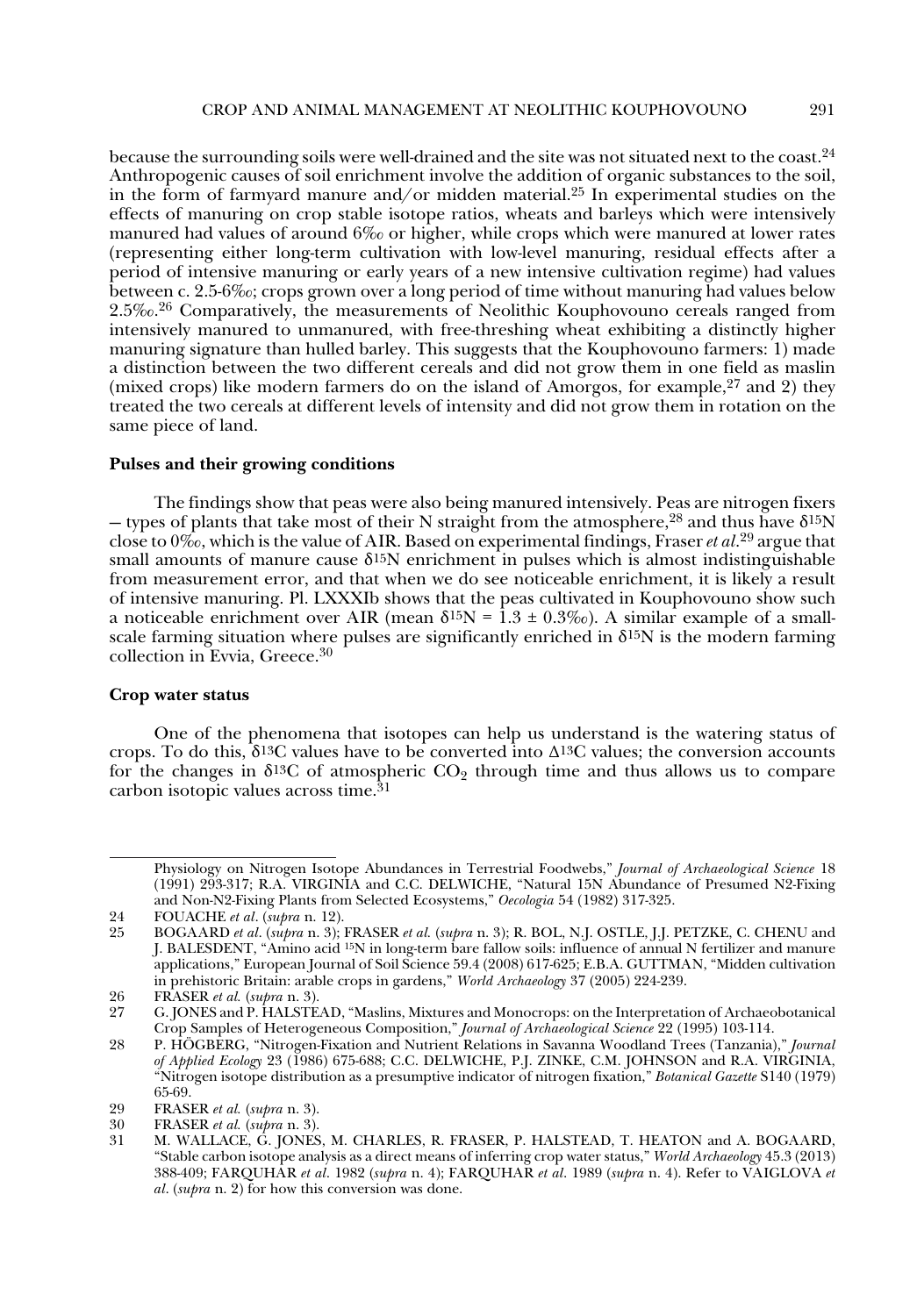Pl. LXXXIIa shows the  $\Delta^{13}C$  of the crop samples in relation to watering 'bands' established by Wallace *et al*. 32 based on crops grown under experimentally controlled watering conditions. The bands show the isotope ranges of "moderately watered" plants representing wheat, barley and peas, with the corresponding "poorly watered" plants lying below the indicated range and "well watered" ones lying above it. The data show that wheat and barley grown at Kouphovouno had similar water status, as they both fall into the moderately watered band. The peas and lentil, on the other hand, are situated in the well-watered region. Pulses have been found to be more sensitive to wetness conditions (i.e. when the conditions are drier, their  $\Delta^{13}C$  looks more distinctively dry and when the conditions are wetter, their  $\Delta^{13}C$  looks distinctively wet). Therefore, a significant enrichment in the  $\Delta^{13}$ C of the pulses suggests that these crops were being artificially watered. The peas also exhibit higher variability in  $\Delta^{13}C$  (also see  $\delta^{13}C$  in Pl. LXXXIb), which resemble, isotopically, broad beans grown under less standardized, small-scale 'traditional farming' conditions in central Evvia, Greece.33 It is likely that this variability reflects the practice of hand watering, as has been suggested for the Bronze Age/Early Iron Age site of Assiros Toumba.34

#### **Question of fodder use**

One of the advantages of measuring the stable isotopes of the actual archaeological remains of crops is that we can use the results to try to infer which plants/parts may have contributed to the animal diets and exclude those which did not.35

Dental micro- and mesowear analyses show that the diets of the Neolithic pigs in Kouphovouno were intermediate between mixed feeders, frugivorous ungulates and omnivores. In Pl. LXXXIIb, they lie above the cattle and ovi-caprids, which plot between modern leaf browsers and grazers. The only place where they would be able to obtain this diet was in or around the village.36 Stable isotopes can help us untangle which of the cultivated crops may have been on the pig menu.

The cereals that were measured in this study were all samples of grain. Experimental studies have shown that there is a consistent offset of about -2.4‰ in nitrogen between the grain and the chaff of cereal plants; for carbon, the offset is -1.9‰ for wheat and -1.7‰ for barley.37 Using these offsets, Pl. LXXXIIIa shows the projected values of the chaff of the cereals cultivated at Kouphovouno.

The average  $\delta^{15}$ N of the pigs is  $5.9 \pm 0.9\%$  and subtracting their trophic level enrichment of 3-5‰ (see above), the  $\delta^{15}N$  value of their diet is situated around 0.9-2.9‰. This means that the pigs may have consumed a combination of the free-threshing wheat chaff, hulled barley chaff, hulled barley grain, pulse product and by-product, or other food items with similar isotopic composition. What they could *not* have been consuming in significant amounts is the free-threshing grain. In light of this, it is possible that wheat was grown exclusively for human consumption.

#### **Sheep and goat diets**

In the case of sheep and goats, dental micro- and mesowear analysis did not show any significant dietary differences between the two species (see Pl. LXXXIIIb), but the distinction was based on morphological identification of teeth, which may be problematic. Overall, the dental results indicate that all the Middle and Late Neolithic sheep and goats had variable diets.

The stable isotopes can be used to untangle part of this variability. The  $\delta^{13}C$  and  $\delta^{15}N$ values show differences in the diets of the ovi-caprids, but these differences change between

<sup>32</sup> WALLACE *et al*. (*supra* n. 31).

<sup>33</sup> WALLACE *et al.* (*supra* n. 31).

<sup>34</sup> M. WALLACE, *Crop watering practices in the Neolithic and Bronze Age: the stable carbon isotope appraoch*  (unpublished Ph.D. dissertation, Department Archaeology, The University of Sheffield, Sheffield, 2011). 35 BOGAARD *et al.* (*supra* n. 3); FRASER *et al*. (*supra* n. 3).

<sup>36</sup> RIVALS *et al.* (*supra* n. 2).

<sup>37</sup> BOGAARD *et al.* (*supra* n. 3); FRASER *et al.* (*supra* n. 3); WALLACE *et al.* (*supra* n. 31).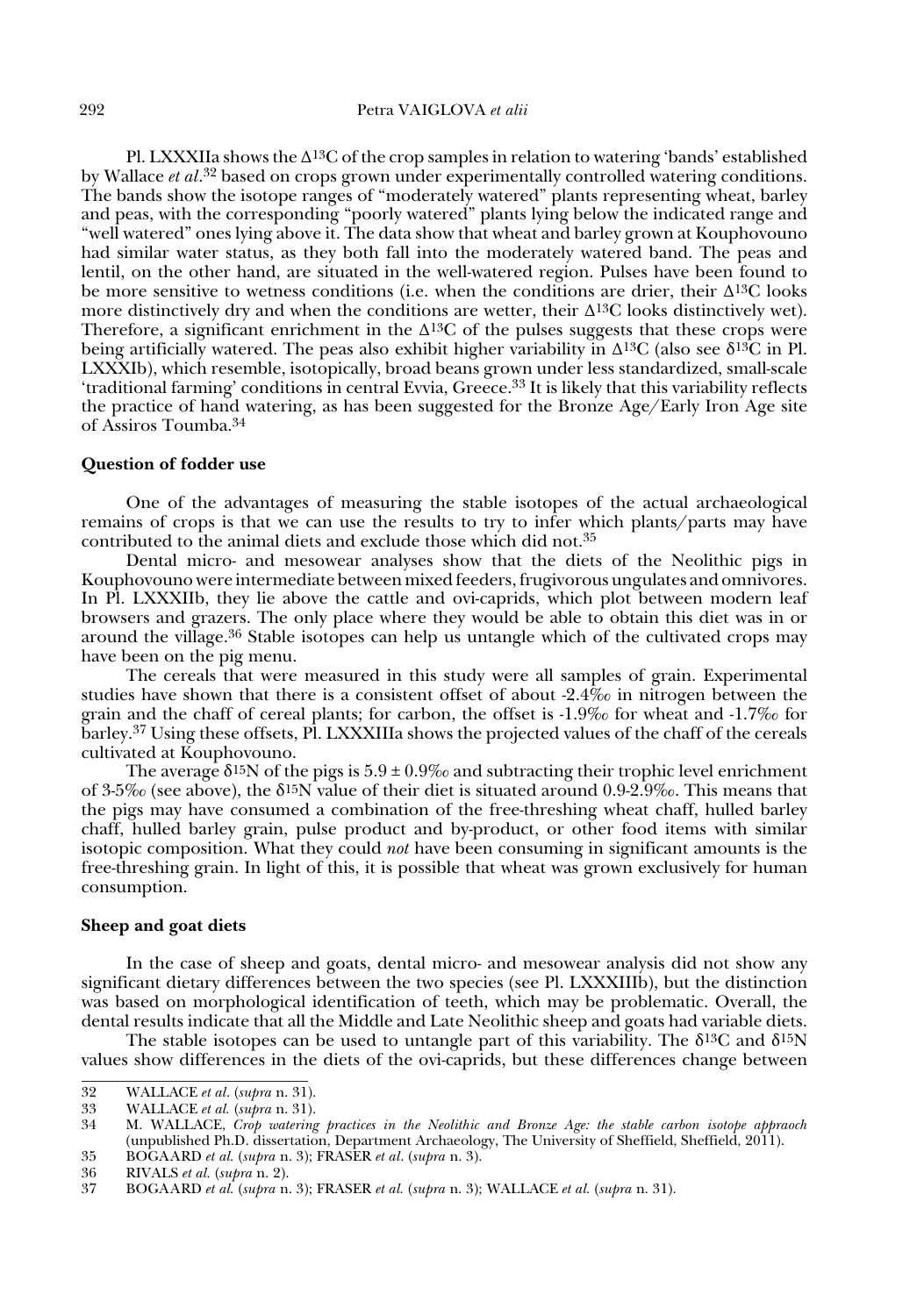the Middle and the Late Neolithic. In the Middle Neolithic, the distinction lies in the carbon, while in the Late Neolithic, the difference is in the nitrogen (see Pl. LXXXIV). Middle Neolithic sheep have significantly lower  $\delta^{13}$ C values compared to the Late Neolithic sheep and all of the goats (mean  $\delta^{13}C$  of MN sheep = -20.9 ± 0.3‰; mean  $\delta^{13}C$  of LN sheep = -20.3 ± 0.4‰; mean  $δ<sup>13</sup>C$  of all goats = -20.1 ± 0.2‰). Late Neolithic sheep have the highest  $δ<sup>15</sup>N$  of all the ovicaprids in both phases (mean  $\delta^{15}N$  of LN sheep = 5.3  $\pm$  0.7‰; mean  $\delta^{15}N$  of LN goats = 4.2  $\pm$ 0.9‰; mean  $\delta^{15}N$  of MN sheep = 4.9 ± 0.5‰; mean  $\delta^{15}N$  of MN goats = 5.0 ± 1.0‰). Note that the sample sizes are quite small but the chronological differences are statistically significant (when comparing the  $\delta^{13}$ C means of MN sheep and goats, p = 0.0041; when comparing the  $\delta^{15}$ N means of of LN sheep and goats, p = 0.0041).

There are various feeding habits that sheep and goats can adopt that will influence their stable isotopic values. Sheep can be used for preventative grazing, which is a way of controlling excessive growth of cultivated cereals on highly fertile soils.<sup>38</sup> Excessive growth can lead to problems with vulnerability to late frosts and unpredictable spring rains, 'lodging' (when crops grow too tall too quickly and may break under heavy rain) or competition with weeds whose growth is also promoted for the same reasons of higher soil fertility. Foddering (of cultivated crop product/by-product or collected vegetation) is another way of introducing different food items into the animal diets. However, both preventative grazing and foddering are shortterm feeding strategies (livestock generally feeds on fodder only during harsh winters and preventative grazing as a one-off event when excessive cereal growth is taking place). For these reasons, it is unlikely that the adoption of these practices would have a significant influence on the stable isotopic values of the animals.

Still, the chronological differences in the carbon and nitrogen remain to be explained and we can consider questions of habitat and forage to try to tease out the dietary distinctions: either the sheep and the goats were grazing/browsing in different parts of the landscape or they were consuming different plants/plant parts in the same landscape. In the Middle Neolithic, the sheep have more depleted  $\delta^{13}$ C values, which may be a result of 1) grazing in areas that are wetter<sup>39</sup> or 2) grazing in more forested areas  $-$  a result of the so called "canopy effect", which, some argue, causes depleted carbon isotope values.40 As sheep generally prefer to graze in more open areas than in forests, $41$  the former explanation seems more likely.

The nitrogen differences between the Late Neolithic sheep and goats are unlikely to be the result of any of the environmental factors causing  $\delta^{15}N$  enrichment in soils (such as aridity, soil salinity and denitrification, discussed above) for the same reasons that the free-threshing wheat is unlikely to have been independently affected by them. Thus, it seems plausible that the higher  $\delta^{15}$ N in the LN sheep is a result of anthropogenic causes. Sheep, which are obligate grazers, may have been given access to grazing on arable lands (fallow fields or vegetation growing on the edges of fields), whereas goats may have been left to browse on vegetation or woody parts of plants in unmanaged fields (and therefore would not have been affected by the manuring effect). Regardless of the causes of the distinctions in the diets, what we can comfortably infer is that the sheep and goats were managed in different ways and that their management changed between the Middle and the Late Neolithic. The management revolved around exploitation of different parts of the landscape and may have been linked with issues of land ownership and the social meaning of food.

<sup>38</sup> P. HALSTEAD, "Sheep in the Garden: The Integration of Crop and Livestock Husbandry in Early Farming Regimes of Greece and Southern Europe," in D. SERJEANTSON and D. FIELD (eds), *Animals in the Neolithic of Britain and Europe* (2006) 42-55.

<sup>39</sup> As per WALLACE *et al.* (*supra* n. 31).

D.G. DRUCKER, A. BRIDAULT, K.A. HOBSON, E. SZUMA and H. BOCHERENS, "Can carbon-13 in large herbivores reflect the canopy effect in temperate and boreal ecosystems? Evidence from modern and ancient ungulates," *Palaeogeography, Palaeoclimatology, Palaeoecology* 266 (2008) 69-82; N. NOE-NYGAARD and M. U. HEDE, "The first appearance of cattle in Denmark occurred 6000 years ago: an effect of cultural or climate and environmental changes," *Geographical Annals* 88 A(2) (2006) 87-96.

<sup>41</sup> HALSTEAD (*supra* n. 38).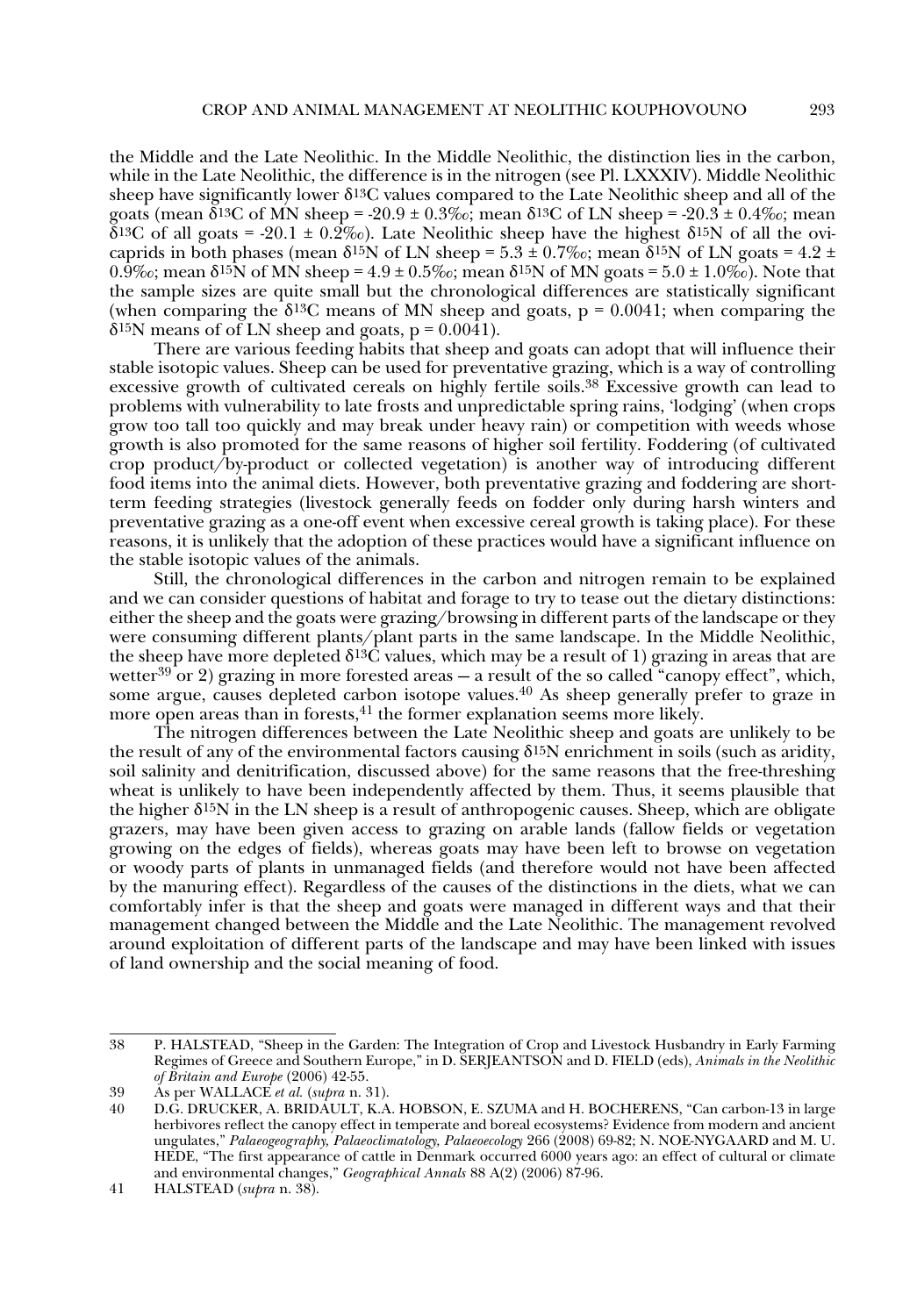### **Discussion**

The findings presented herein suggest that, in the Middle and Late Neolithic, Kouphovouno farmers cultivated wheat and pulses at high intensity (probably in relatively close proximity to the settled area) and hulled barley at low intensity (probably at a greater distance from the houses). The labor-intensive cultivation of the wheat and pulses may have been carried out in garden plots on the tell itself, but the archaeology suggests that open spaces inside the village were likely not used for cultivation, but rather for firing pottery, preparing food, waste disposal and as pathways or lanes. Thus, the structure of the settlement seems to be one where the gardens were located adjacent to and not dispersed within the nucleated village. It is possible that the village was organized into neighborhoods, the inhabitants of which made use of adjacent land for gardening, but the extent of archaeology that was uncovered is insufficient to corroborate this claim.

The fact that the farmers were 1) distinguishing between the two different cereals and 2) managing them at different intensities, suggests that from the early stages of the site's occupation, the farmers were already familiar with the growing needs of the different cereal species (such as the fact that barley can survive in more marginal conditions). Pigs, which would have subsisted in or around the village, may have consumed a combination of the hulled barley grain and by-product, by-product of the wheat, any part of the pulses and any other isotopically similar dietary components, which were not measured in this study. They could not have consumed significant amounts of the free-threshing wheat grain. This leads us to believe that the cereal which the farmers consciously selected to grow with higher labor inputs was cultivated for the purpose of human consumption.

The water status of the crops does not enable us to differentiate between the watering management of the two cereals. The most we can say is that these two crops had similar water status, but whether that was a result of natural water being supplied by rain or artificial watering achieved by irrigation is unclear. The high watering signatures of the pulses indicate that these crops received additional water and the wide distribution of their carbon signatures suggests that they were being hand watered, the variability reflecting significant differences between watering strategies of individual farmers, years and/or plots.

The diets of the domestic animals reflect the browsing and grazing nature of sheep, goats and cows, and the more omnivorous nature of the pigs and dogs. The one sample of wild goat fits into the isotopic cluster of the domestic sheep and goats, but has a lower  $\delta^{15}N$  than the domestic individuals. The most likely explanation for this is that the wild goat is unlikely to have consumed any types of plants that may have been affected by manuring, such as graze in fallow fields and cereals which have to be preventatively grazed.

The change in the sheep and goat management in the Late Neolithic was accompanied by changes in the handling of, and perhaps the symbolic significance of, food. As opposed to the Middle Neolithic, where the pottery assemblage was quite homogenous, the ceramics from the Late Neolithic represent a wider range of wares and include a greater amount of storage vessels.42 The fact that the shift in food processing coincided with the change in the sheep and goat management strategy shows just how closely interlinked the spheres of settlement organization and subsistence strategy were.

#### **Conclusions**

The stable isotopes of faunal and crop remains from Kouphovouno provide us with critical insight for understanding the nature of the crop and animal management at the Neolithic site of Kouphovouno. They enable us to infer that different types of cereals were grown under distinct growing conditions and that intensive crop cultivation, of both cereals and pulses, was already well established at the start of the Neolithic occupation of the site. Management of the sheep and the goats changed between the Middle and the Late Neolithic, which had an effect on their diets. The nature of the change was most likely exploitation of different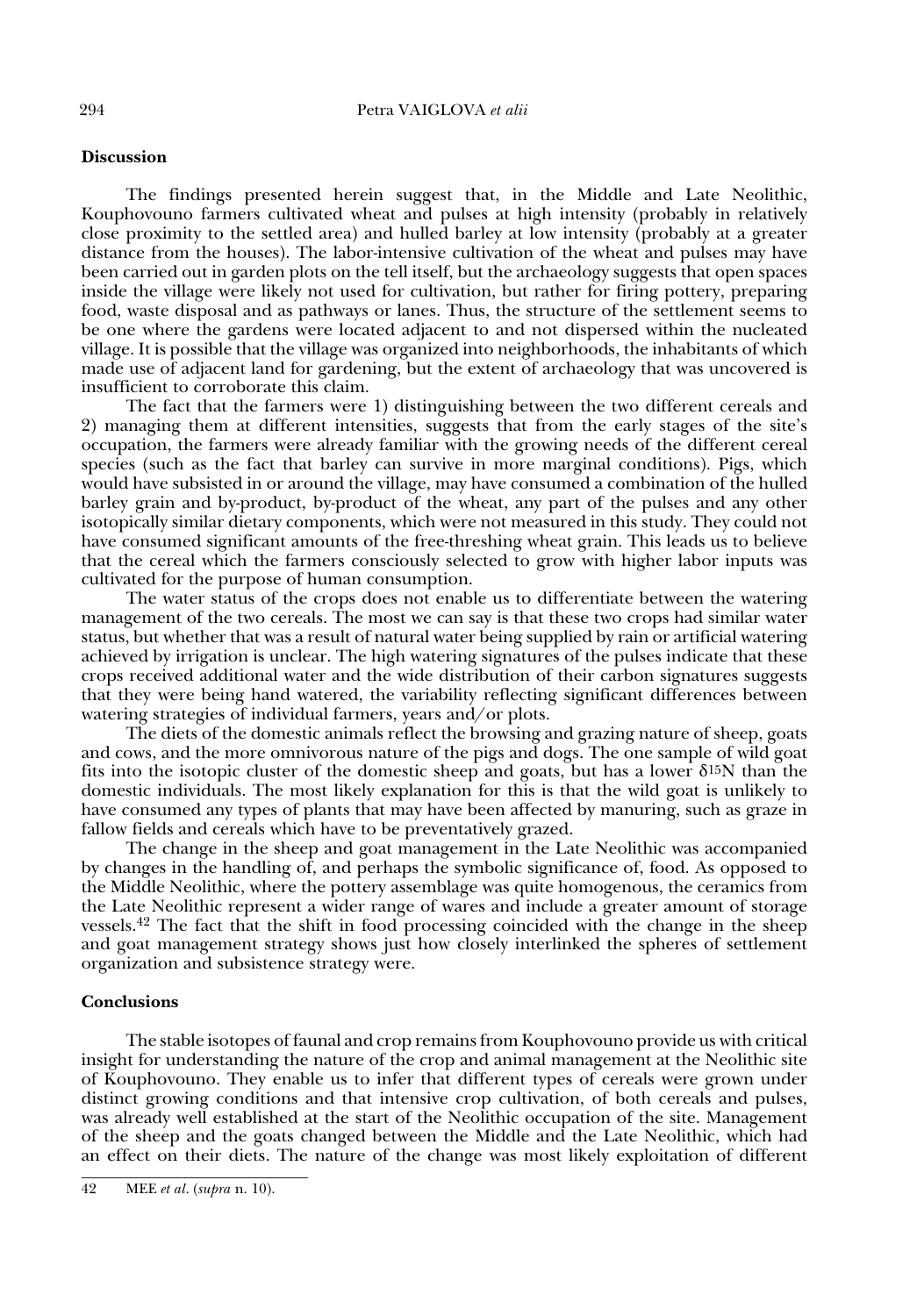parts of the arable and natural surrounding landscape. Future oxygen isotopic work on sheep teeth planned by the authors may help us track the movement of these animals across the wider (topographically diverse) landscape and thus better understand their seasonal behavior. Other future work will involve the study of other Neolithic sites in Greece, which will enable us to understand more thoroughly how the mechanisms of early farming worked in different settings and shaped communities in different regions.

> Petra VAIGLOVA Florent RIVALS Amy BOGAARD Rebecca FRASER Armelle GARDEISEN William CAVANAGH Christopher MEE Josette RENARD Angela LAMB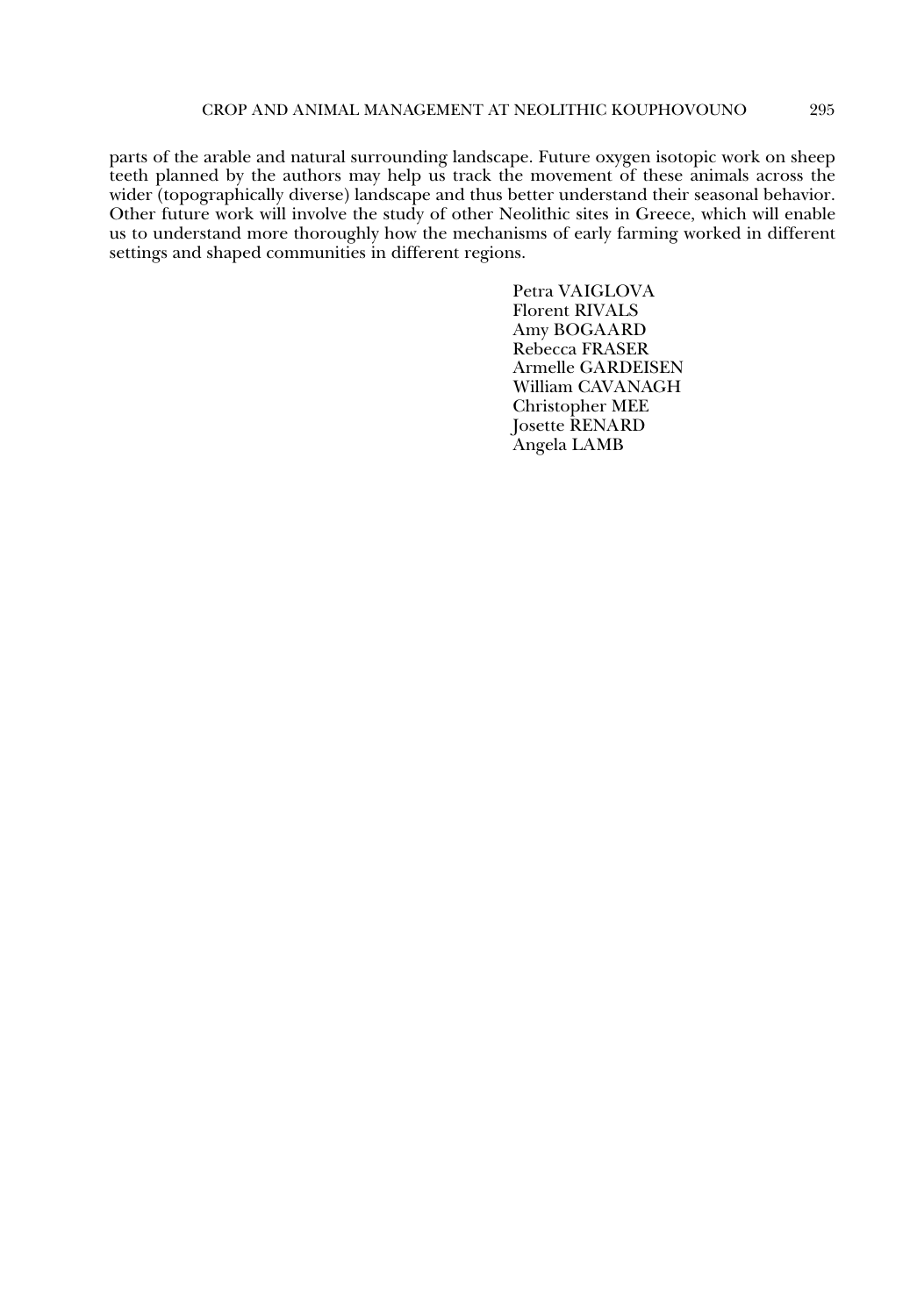## 296 Petra VAIGLOVA *et alii*

## LIST OF ILLUSTRATIONS

- Pl. LXXXIa Map of the Peloponnesian peninsula, southern Greece, indicating the location of Neolithic Kouphovouno (map prepared by Jean Cantuel, from RIVALS *et al*. [*supra* n. 2]).
- Pl. LXXXIb  $\delta^{13}C$  and  $\delta^{13}N$  of all Neolithic plants and animals analyzed in this study.<br>Pl. LXXXIIa Δ<sup>13</sup>C values of all crops measured in this study compared to watering ba
- $\Delta^{13}$ C values of all crops measured in this study compared to watering bands established through experimental studies (WALLACE *et al.* [*supra* n. 4]).
- Pl. LXXXIIb Microwear bivariate graph for the domestic ungulates from Kouphovouno. Ellipses indicate Gaussian confidence ellipses  $(p=0.95)$  on the centroid of the samples from Kouphovouno and the extant grazer and browser samples adjusted by sample size.
- Pl. LXXXIIIa Projected values of cereal chaff (free-threshing wheat and hulled barley) based on the measured values of the archaeological cereal grains from Kouphovouno. The offset used was -2.4‰ for nitrogen (as per FRASER *et al.* [*supra* n. 3]) and -1.9‰ for carbon of wheat and -1.7‰ for carbon of hulled barley (as per WALLACE *et al.* [*supra* n. 4]).
- Pl. LXXXIIIb Results of sheep and goat microwear analysis measurements.<br>Pl. LXXXIV  $\delta^{13}C$  and  $\delta^{15}N$  of Middle Neolithic (MN) and Late Neolithic (
- $\delta^{13}$ C and  $\delta^{15}$ N of Middle Neolithic (MN) and Late Neolithic (LN) sheep and goats from Kouphovouno.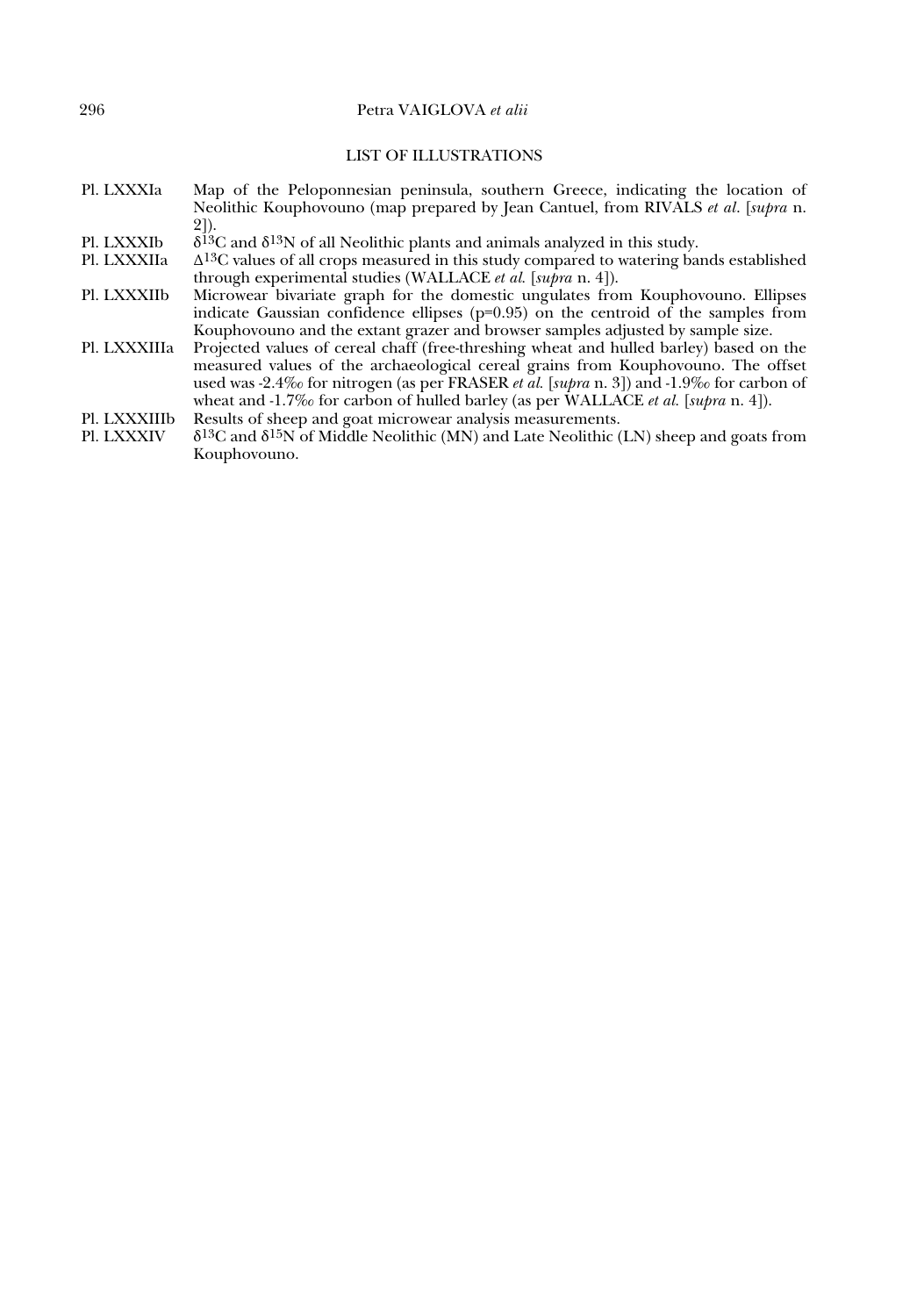



- 
- 
- → Sus domesticus (domestic pig)<br>
◆ Canis (dog)<br>
★ Ovis aries (sheep)<br>
+ Bos taurus (domestic cattle)<br>
 Capra sp. (wild goat)<br>
▼ Hordeum vulgare (hulled barley)
- 
- 
- Capra (goat)  $\blacktriangle$ Lepus (hare) ▼

 $\circ$  $\pmb{\times}$ 

- Triticum durum/Triticum aestivum (free threshing wheat) · Pisum sativum (pea)
- $\mathbf b$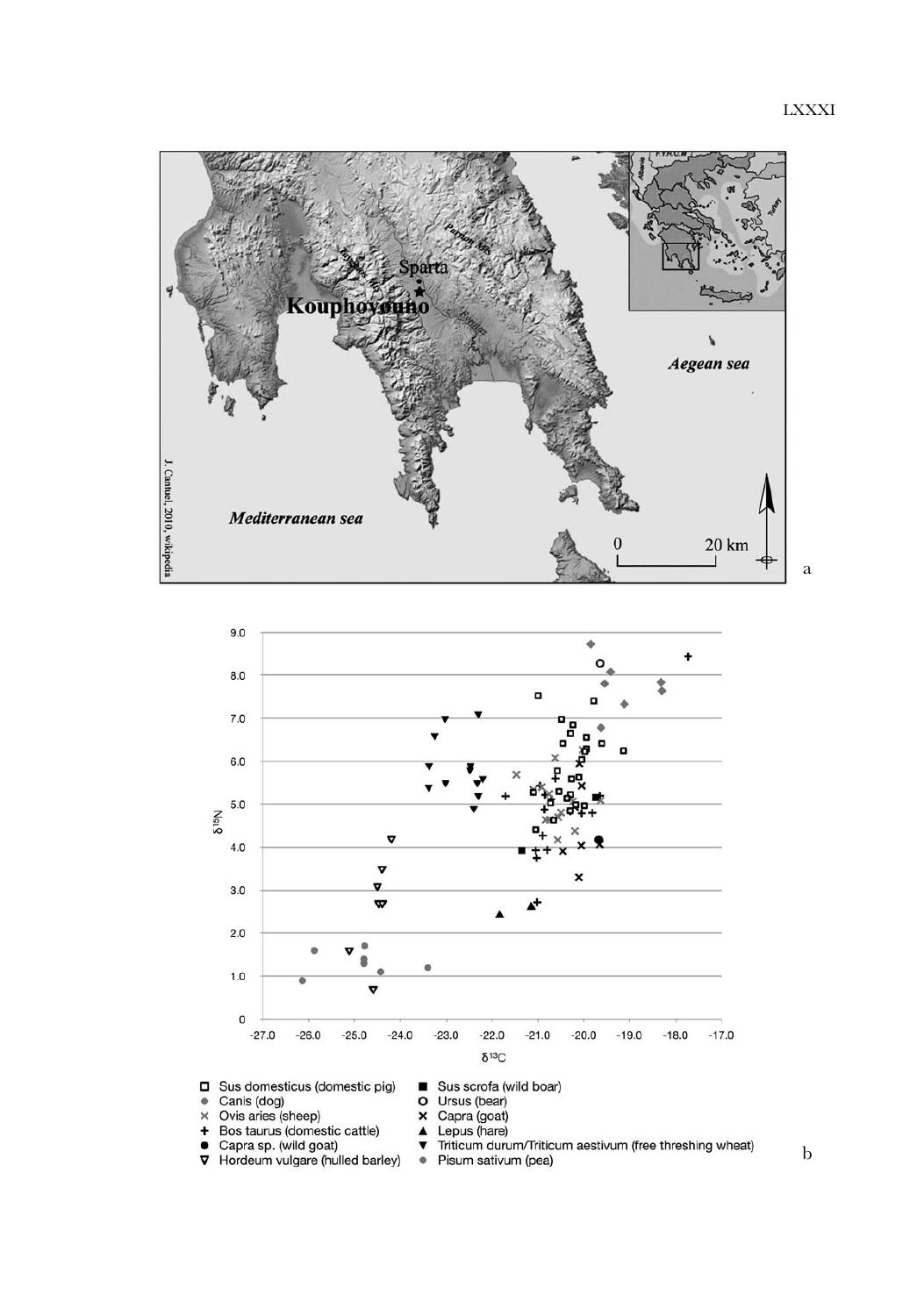**LXXXII** 

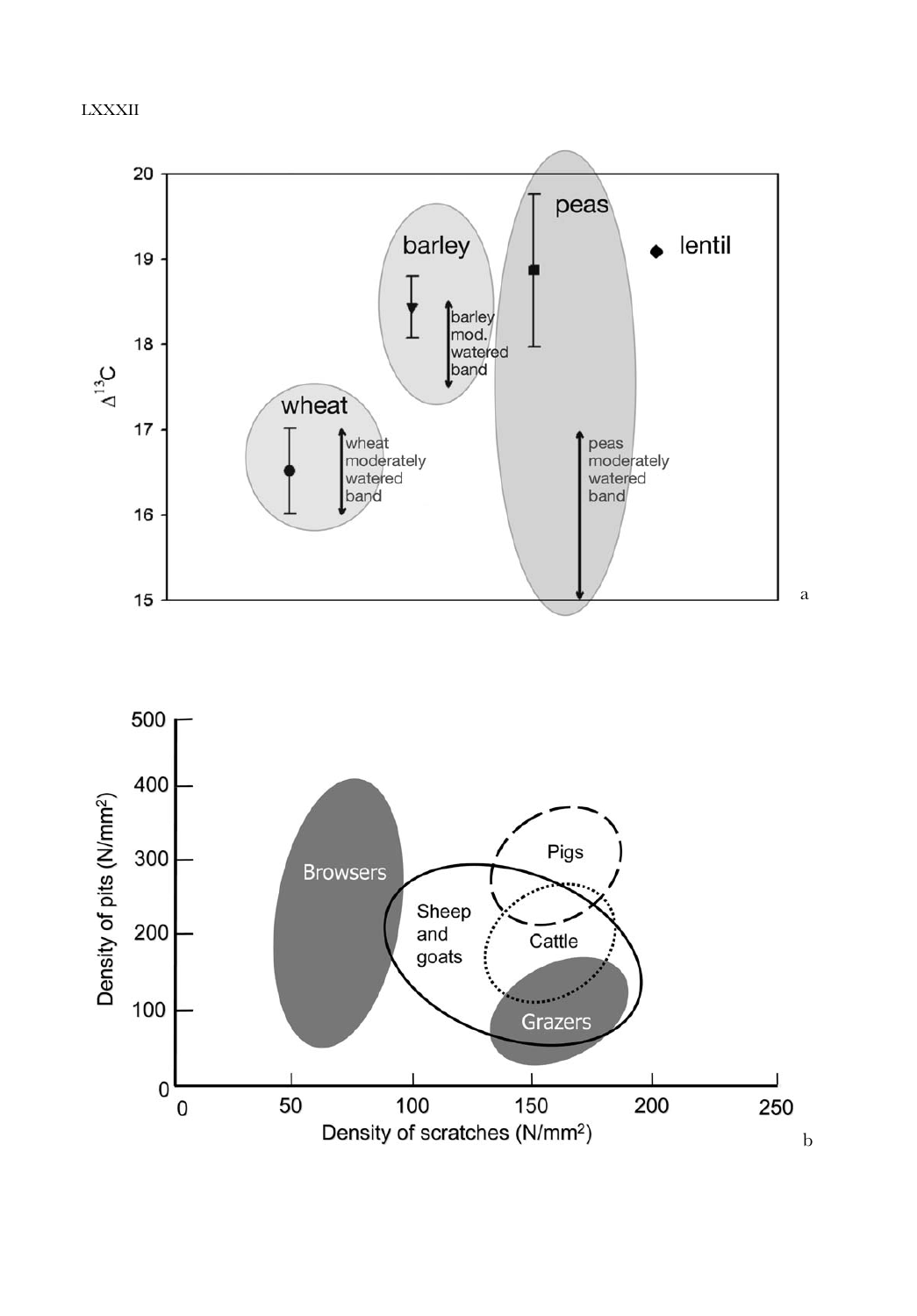